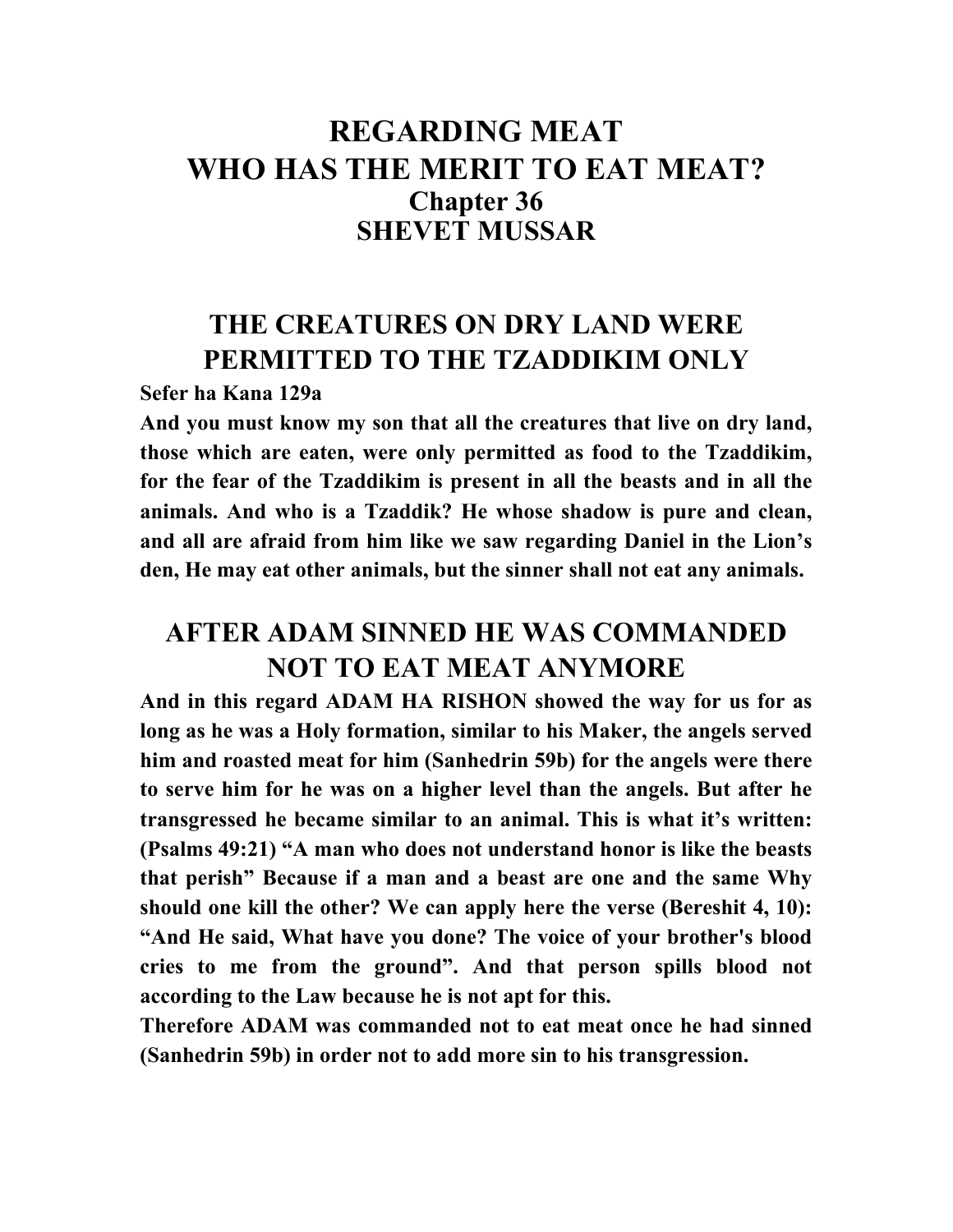# **A LOGICAL DEDUCTION: IF ADAM COULD NOT EAT MEAT CAN WE?**

**We can make a logical deduction: ADAM HA RISHON was the first of the Formations, and he could see from one end of the world to the other, and the Holy One Blessed be He showed him from the first to the last generation, all the leaders, Sages and Scholars to come (Sanhedrin 38b) And he spoke with Hashem, but once he had sinned and even though he did Teshuvah (Eruvin 18b, Pirke de Rabbi Eliezer 19:20) the Holy One Blessed be He considered him like an animal and forbade him to eat meat.** 

**If ADAM was forbidden to eat meat, even though he had such high levels, how much more a man who is hard faced, robber and thief, who rebels against the Mitzvot of Hashem, who when he does Teshuvah is not a real Teshuvah, because if he repents then he regrets it, and he will go back and commit the same sin not once but twice every day…It is obvious then that it should be forbidden for him to eat anything which has a soul.** 

**And even if he has the form of man and the other has the form of an animal: Who knows if tomorrow the images will change and you will be the animal or a creeping impurity, Because you have judged without compassion.** 

## **EVEN TZADDIKIM HAVE TO BE VERY CAREFUL WHEN IT COMES TO EAT MEAT**

**And you should know my son that also to the Tzaddikim, this meat was permitted only under the most stringent supervision, for if the meat is hidden from his sight even while it is on his table, he should not eat it anymore, as it is brought in the Talmud (Chullin 95b)**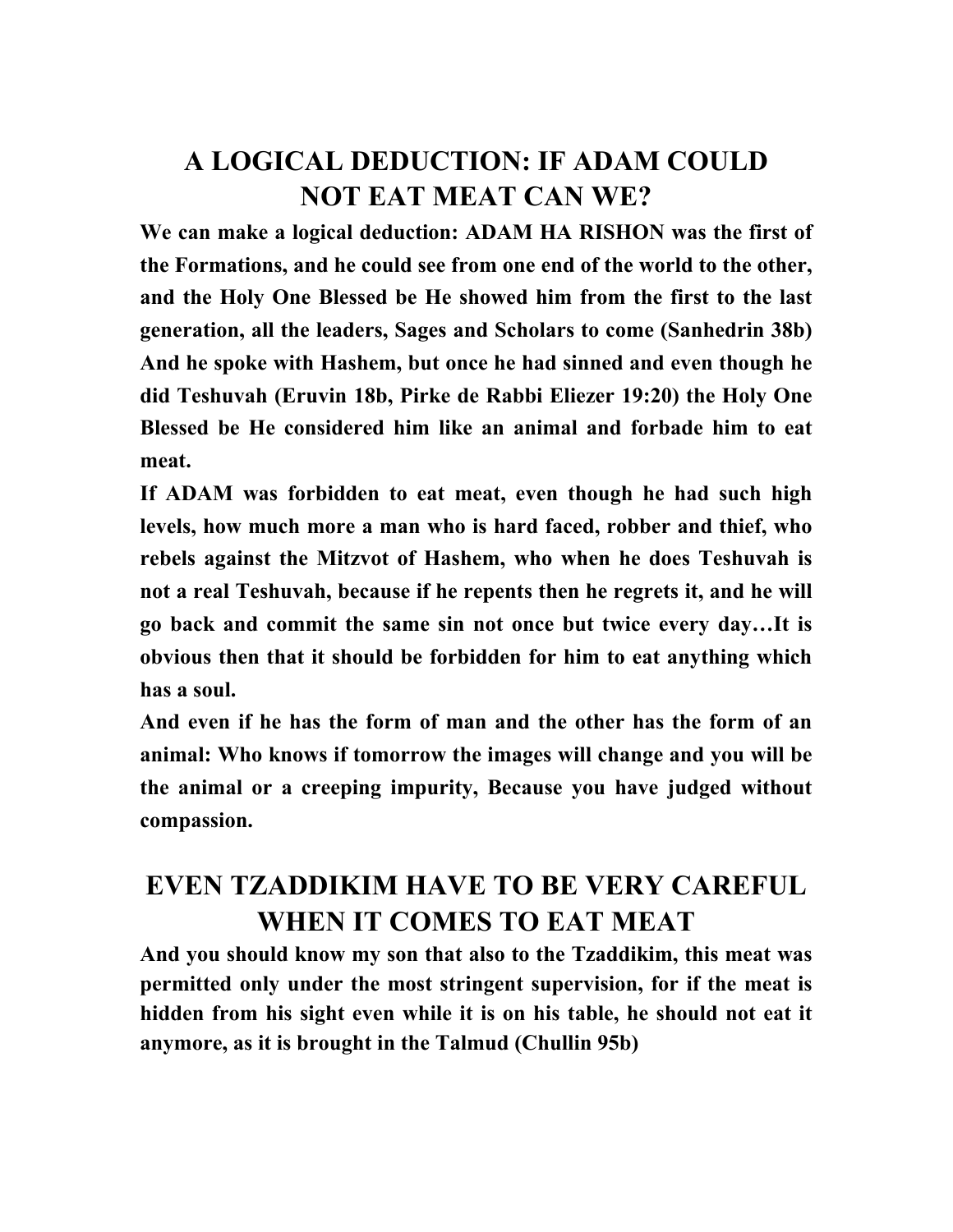#### **TZADDIKIM HAVE GREAT ANGUISH WHEN THEY HAVE TO EAT MEAT**

**Come and see that even the Tzaddikim had great anguish when eating meat and the reason is that the forces of impurity [TUMAH] desire to dwell in the body of the Tzaddikim for they are in control and dwell in the meat, for when the NEFESH separates from the body the forces of TUMAH penetrate the meat. For man and beast are alike and both need great watchfulness from the forces of TUMAH. This is what they referred to (Shulchan Aruch Yore Deah Siman 341 saif 6, Siman 320 siman kattan 18, Siman 403 siman 9) "The dead needs protection from the forces of TUMAH, and regarding meat they said: "Lest it change its status, and through a mark or a sign there is no permission to enter there". This is what is written regarding Yaakov (Bereshit 49:33) "And when Jacob finished commanding his sons, he gathered up his feet into the bed, and expired…" so that no part of his body would be left outside the bed and would be like something that is ownerless and the forces of the TUMAH would enter there and through this, TUMAH would be added to the GID HA NASSE.** 

#### **AFTER ISRAEL SINNED AND WAS EXILED ALL THE BEASTS THREATEN THEM FOR THE LIKENESS OF HASHEM DEPARTED FROM THEM**

**The rule that we can conclude from this is that meat was exclusively permitted to the TZADDIK, who has the likeness of G-d on his face, and the minister of birds and the minister of animals fear from him.** 

**Therefore after Israel sinned in their land and were exiled all the beasts threaten them for the likeness of on high departed from them, for on that likeness the Holy One Blessed be He said (Bereshit 9:2, See Shabbat 151b) "And the fear of you and the dread of you shall be upon every beast of the earth, and upon every bird of the air, upon all that moves upon the earth, and upon all the fishes of the sea; to your hand are they delivered"**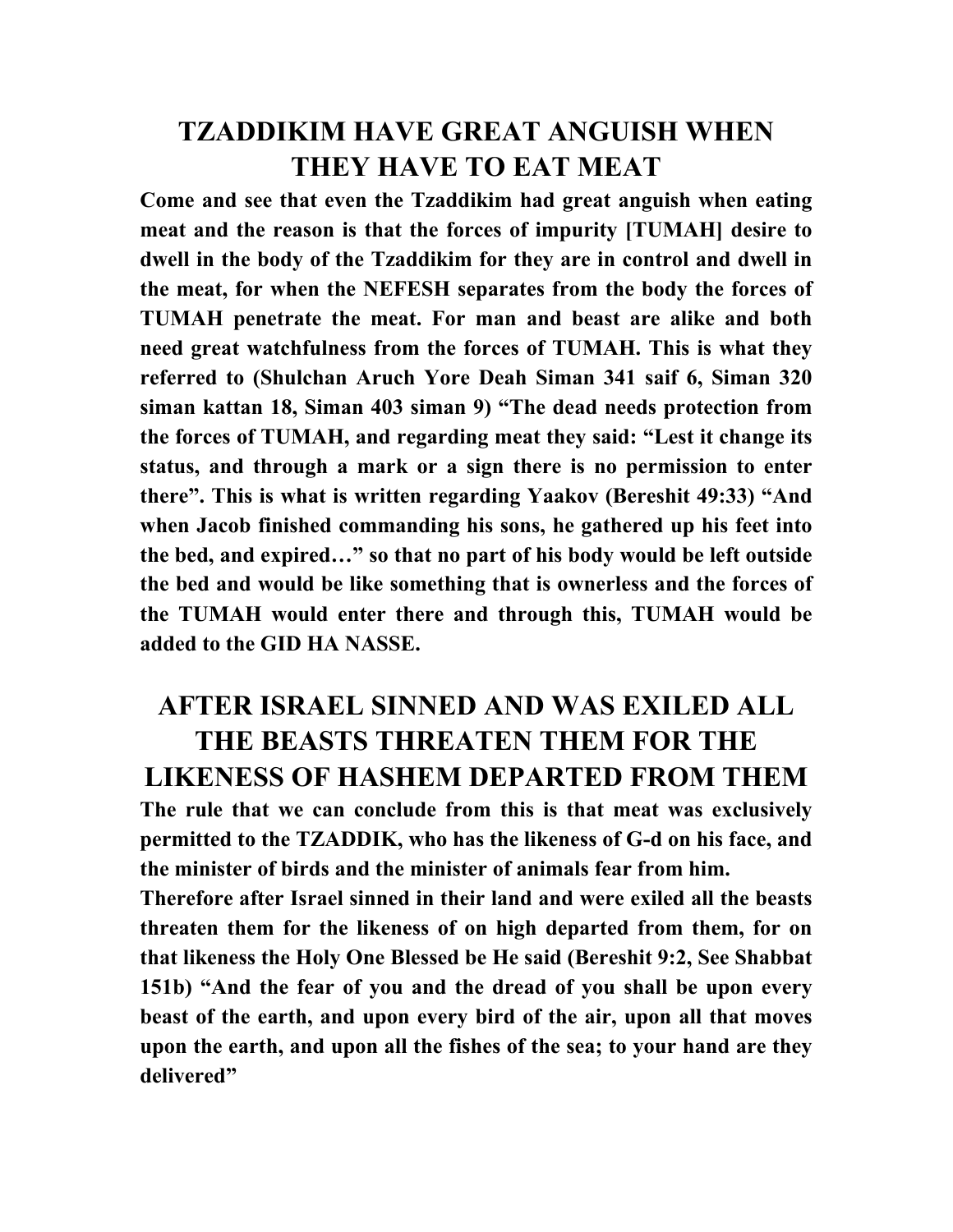### **AN IGNORANT PERSON IS FORBIDDEN FOR HIM TO EAT MEAT (PESACHIM 49b)**

**But when they sinned they again became similar to the beasts and therefore our Holy sages ZTK'L who were perfect Tzaddikim came and insinuated with their words that meat must not be eaten, and it is what they said: (Pesachim 49b) "An ignorant person [AM HA ARETZ] is forbidden to eat meat". And even though our Rabbis ZTK'L said: (Berachot 47b) "He who studied and learned extensively if he did not serve the Talmide Chachamim he is an ignorant [AM HA ARETZ], even then in relation to meat if he learned all SIFRA and SIFRI and if he studied all the TALMUD, he is considered an AM HA ARETZ in relation to ADAM HA RISHON who because he weakened his likeness and became similar to an animal was forbidden to eat meat.** 

**Woe to the ignorant [AME HA ARATZOT] and also to those who learn the Mitzvot for they don't learn their main points and treat them lightly and are not careful to watch themselves to a hair's breadth** 

# **THE SHOCHATIM KILL THE ANIMALS WITHOUT MERCY LIKE A MURDERER WOULD**

**And now my son, listen to what the Shochatim do: They grab the knife with an elevated hand, and they stand next to the animal in an arrogant posture, and the animal is paralyzed and cries and gives its life, because there is no strength in her, and that tyrant [The Shochet] does not focus on the movements of the animal [In order to cut with the knife in precise spot] but he focuses instead on the women and the townsfolk when he says: "Look what a great Rabbi I am, I am like SAMA-EL in that I also take souls" And when he sees the portions he receives he is happy and his wife receives them with joy and brags about it around the neighborhood and she says: "Look at our high level and the great level of the Rabbi SAMA-EL. In this fashion they will live and prolong their days, unless their actions bring them to be slaughtered as well.**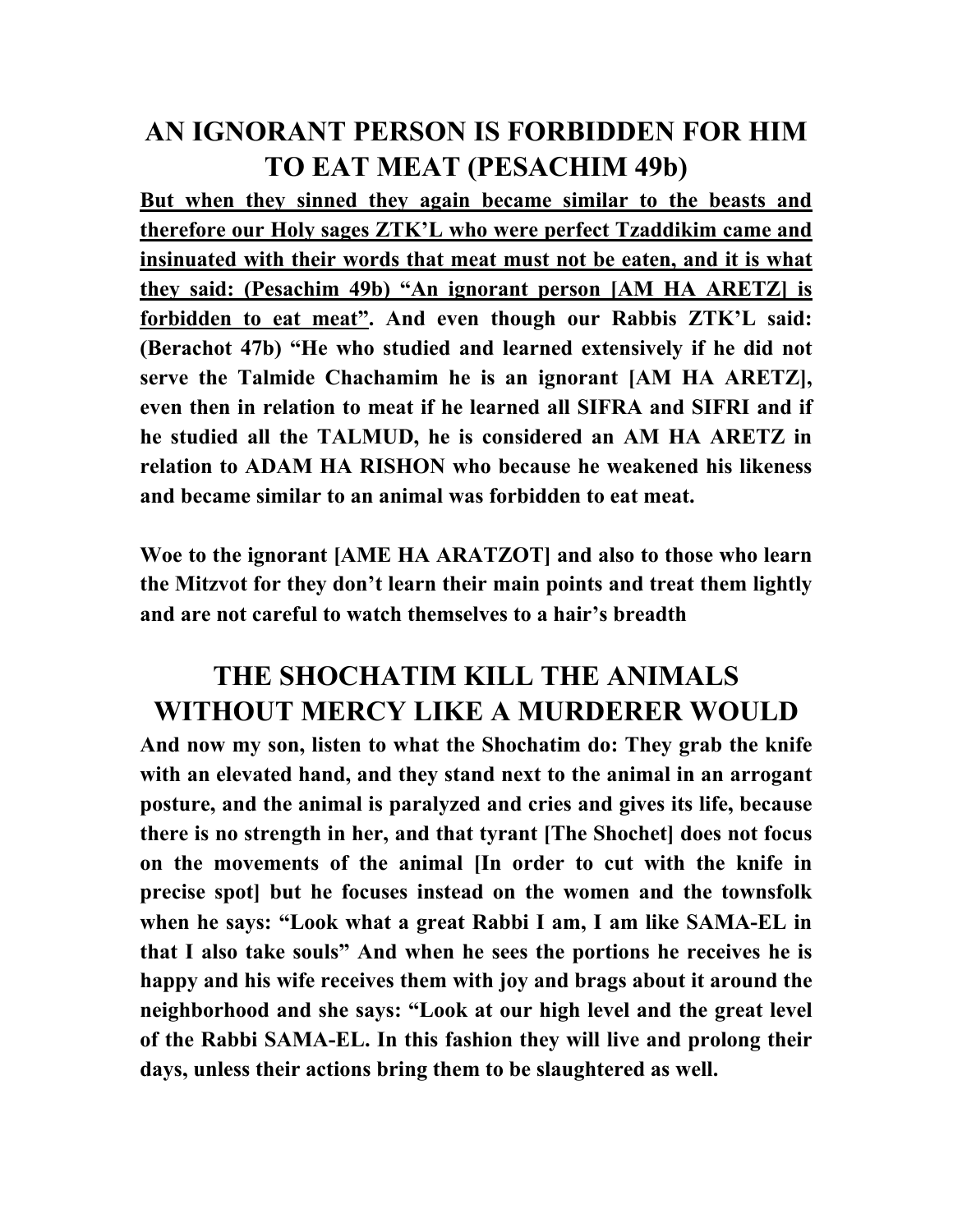#### **EVEN RABBENU HA KADOSH SUFFERED FOR HE SHOWED NO MERCY TO A CALF**

**For come and see how great was the level of Rabbenu ha Kaddosh (Rabbi Yehuda ha Nassi) and when he didn't show compassion to that calf (Baba Metzia 85a) and he said to the calf: "For this you were created" He was then made to suffer great tribulations and His Torah did not protect him from this.** 

#### **THE RESHAIM SAY: "LET US EAT AND DRINK FOR TOMORROW WE WILL DIE"**

**(Yeshayahu 22:13-14) "And behold joy and gladness, killing bulls, and slaughtering sheep, eating meat, and drinking wine; let us eat and drink; for tomorrow we shall die. And it was revealed in my ears by the Lord of hosts, Surely this iniquity shall not be purged from you till you die, said the Lord G-d of hosts."** 

**This is said against the Reshaim who in their joy and gladness of heart would slaughter meat and drink wine to increase their cravings, and in this fashion they were indeed killing the animals as it is written "Killing bulls" and they slaughter the animals as in vengeance. And to insinuate this, the word killing is used in the verse regarding bulls, to show you that this Shechita was not Kosher but was done as a vengeful Shechita with a blemished knife.** 

#### **WHY SHOULD WE WORRY ABOUT THE DEATH OF THE ANIMAL**

**And when they do this they say: "Let us eat and drink; for tomorrow we shall die" Since we are going to die in the future why should we worry about the death of the animal?** 

**"And it was revealed in my ears by the Lord of hosts, Surely this iniquity shall not be purged from you till you die, said the Lord G-d of hosts." For they would slaughter the animal like an assassination, and they had no mercy in order to give the animal its proper TIKKUN.**